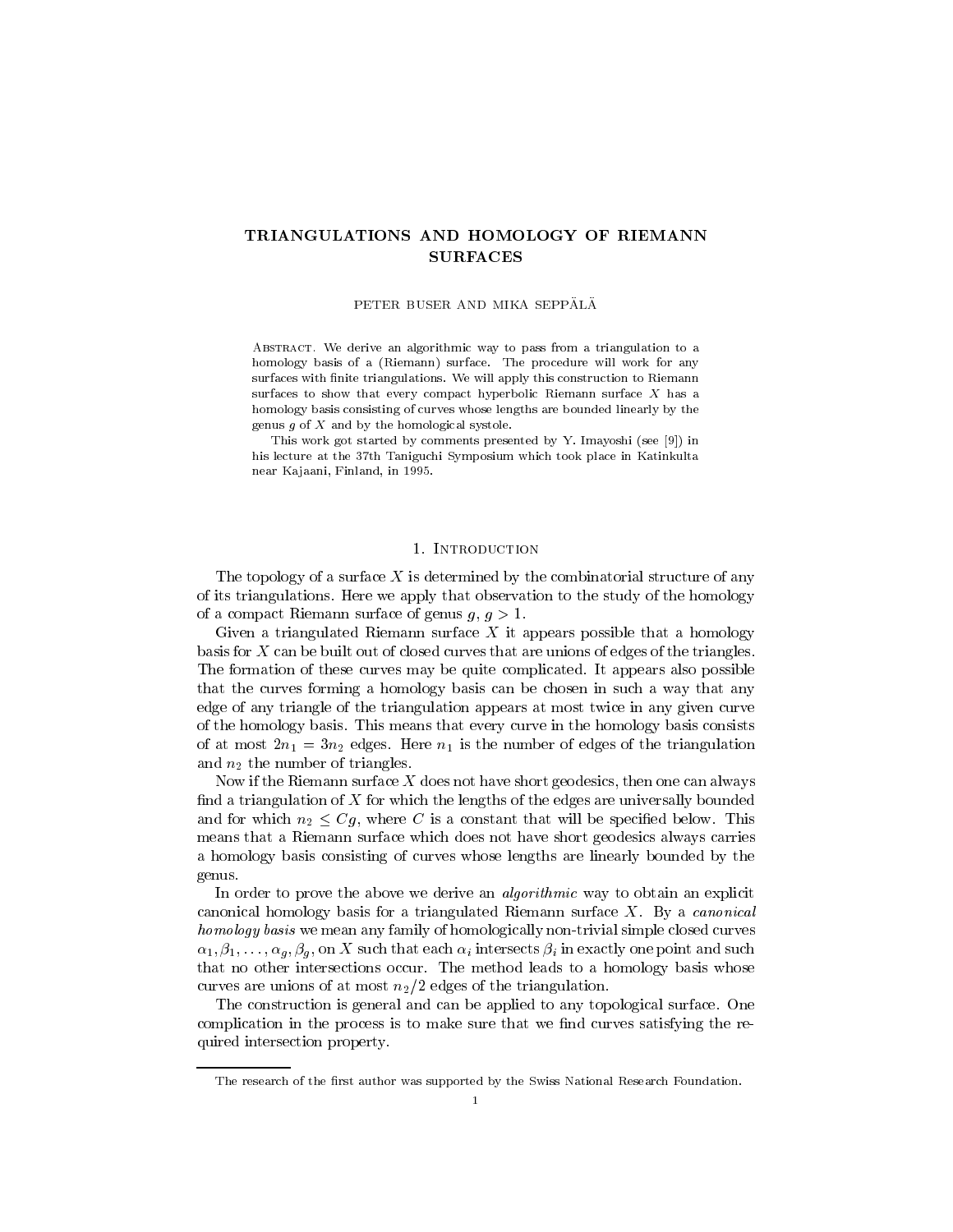As indicated above, we apply this construction to find a short canonical homology basis for a compact Riemann surface together with the Poincare metric of constant curvature  $-1$ . Such homology bases are important for numerical computations on

In  $[6]$  we have shown that given a family P of simple closed geodesics on X that  $decomposes X$  into three-holed spheres then one can find such a canonical homology basis where  $\alpha_1, \ldots, \alpha_g$  belong to P and where any  $\beta_i$  intersects P at most  $2g - 2$ times. The bound  $2g - 2$  is the best possible one. If we combine this with Bers' partitioning theorem ([1], [5]) then we also get an upper bound of the lengths of  $\alpha_1, \beta_1, \ldots, \alpha_g, \beta_g$ , with respect to the hyperbolic metric. That bound is of order  $g^2$ and it also depends on the homological systole (see below).

Starting with a suitable triangulation rather than with a pants decomposition we show, as indicated above, that there always exists a canonical homology basis consisting of curves whose lengths are bounded linearly by the genus.

To state the result let us introduce the following terminology. The homological systole  $\sigma = \sigma(X)$  is the length of a shortest homologically non-trivial simple closed geodesic  $\gamma$  on X (there may be several such curves). Any homology basis must contain at least one curve that intersects  $\gamma$  transversely. By the Collar Theorem  $([3], [4], [7])$ , this curve becomes long if the length of  $\gamma$  is small. Our result is now as follows,

**Theorem 1.** Let  $X$  be a compact Riemann surface of genus g with homological systole  $\sigma$ . There exists a canonical homology basis on X such that any curve has length

(2) 
$$
\ell < (g-1)(45 + 6\arcsin(\frac{2}{\sigma})).
$$

The constants 45 and 6 are not optimal. We point out, however, that in the example given in [6], any homology basis must contain at least one curve whose length exceeds  $(g - 1)(2 + 2 \arcsin(\frac{\pi}{\sigma}))$ . For convenience we repeat this example at the end of the paper. Hence the result obtained here is of the best possible order of magnitude.

### 2. From triangulations to homology

Consider a triangulation  $\mathfrak T$  of a surface X. Let V be the set of vertices of  $\mathfrak T$  and let  $G$  be the graph whose vertex set is  $V$  and whose edges are the edges occurring in T. On G we select a *spanning tree*, i.e. a connected subgraph  $\Gamma$  as shown in Fig. 1 which has the same vertices as  $G$  but which is such that no non-trivial closed edge path occurs.

A spanning tree can be obtained by the following procedure. First one selects an edge which does not separate  $G$  into two parts, and erases this edge from  $G$ . If on the remaining graph there is again a non-separating edge then one erases this one also, and so on. Note that  $\Gamma$  has  $|V| - 1$  edges where  $|V|$  is the number of vertices of  $V$ .

In the next step we construct a fundamental polygon for  $X$  using the triangulation. For this we cut X open along all the edges of  $\Gamma$ . Since  $\Gamma$  is a tree this produces a connected surface  $\mathbf{u}$ . On Xg the triangulation has the triangulation has the triangulation has the triangulation has the triangulation has the triangulation has the triangulation has the triangulation has now the property that all vertices lie on the boundary. Let us denote by  $E$  the set of all edges of G which are not subsets of the boundary of  $\mathcal{U}$  . We now it results of  $\mathcal{U}$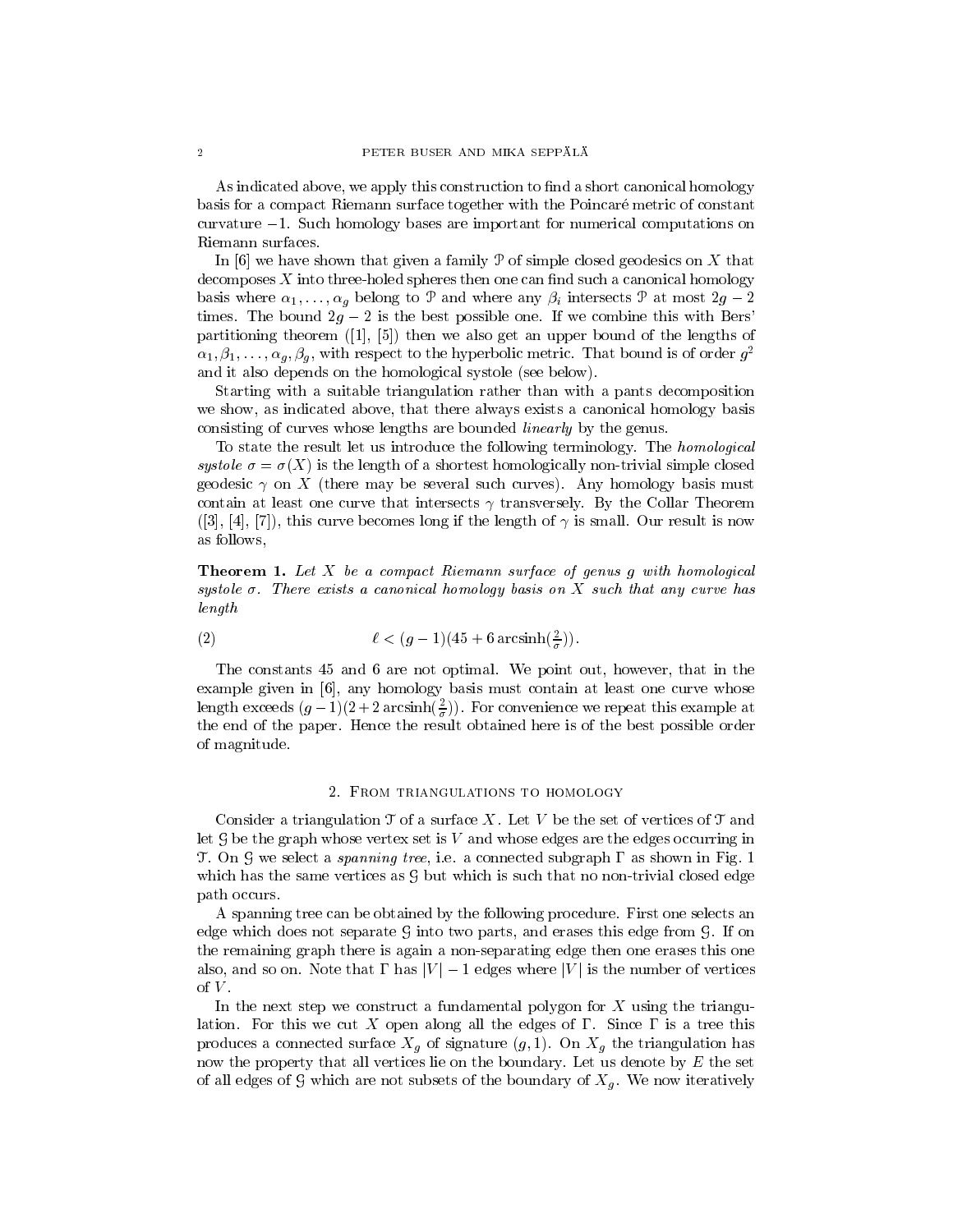

Figure 1. A spanning tree

cut open Xg along certain edges of <sup>E</sup> until we get the desired polygon. This can be done by the following procedure.

First we look for an edge u 2 <sup>E</sup> which does not separate Xg into two parts. Such an edge exists because Xg has Euler characteristic = 2 2g 1. We recall that use that the both points on the both end we had a set  $\alpha$  . Cutting  $\alpha$  is a set of  $\alpha$  we have used used therefore obtain a connected surface  $X_q$  with Euler characteristic  $\chi \, = \chi + 1$ . Since  $\Lambda_g$  is orientable,  $\Lambda_g$  has two connected boundary components, say  $\omega$  and  $\omega$ . Let us denote by u and u the two copies of u on the boundary of  $X_{\theta}$ , the notation being such that  $u' \subset \omega'$  and  $u'' \subset \omega''$ .

Next, we look for an edge  $v \in E$  that connects  $\omega$  with  $\omega$  . To see that such an edge exists we consider a continuous curve c going from  $\omega'$  to  $\omega''$ . The initial point of c lies on a triangle which has a vertex on  $\omega'$ ; the end point of c lies on a triangle which has a vertex on  $\omega''$ . If the initial triangle has a vertex on  $\omega''$  also, we are done. Otherwise we go along  $c$  until we reach for the first time a triangle which does not have all three vertices on  $\omega'$ . This triangle shares a vertex with the preceding one and, therefore, has an edge v going from  $\omega'$  to  $\omega''$ .

Cutting  $\Lambda_g$  open along v we obtain a connected surface  $\Lambda_{g-1}$  which has now again a connected boundary, say  $\omega$  and which has Euler characteristic  $\chi' + 1$ . Let us denote by v' and v'' the two copies of v on  $\omega$ . Note that along  $\omega$  the pair v', v'' is separated by the pair  $u', u''$ .

Since  $X_{g-1}$  has signature  $(g - 1, 1)$  we can repeat the procedure to obtain successively  $X_{g-2}$ ,  $X_{g-3}$ , etc. until the fundamental polygon,  $X_0$ , is reached after g steps.



Figure 2.Constructing the homology basis

For the convenience of later reference we remark next that the triangulation of X induces a triangulation of  $X_0$  with all the vertices on the boundary of  $X_0$ .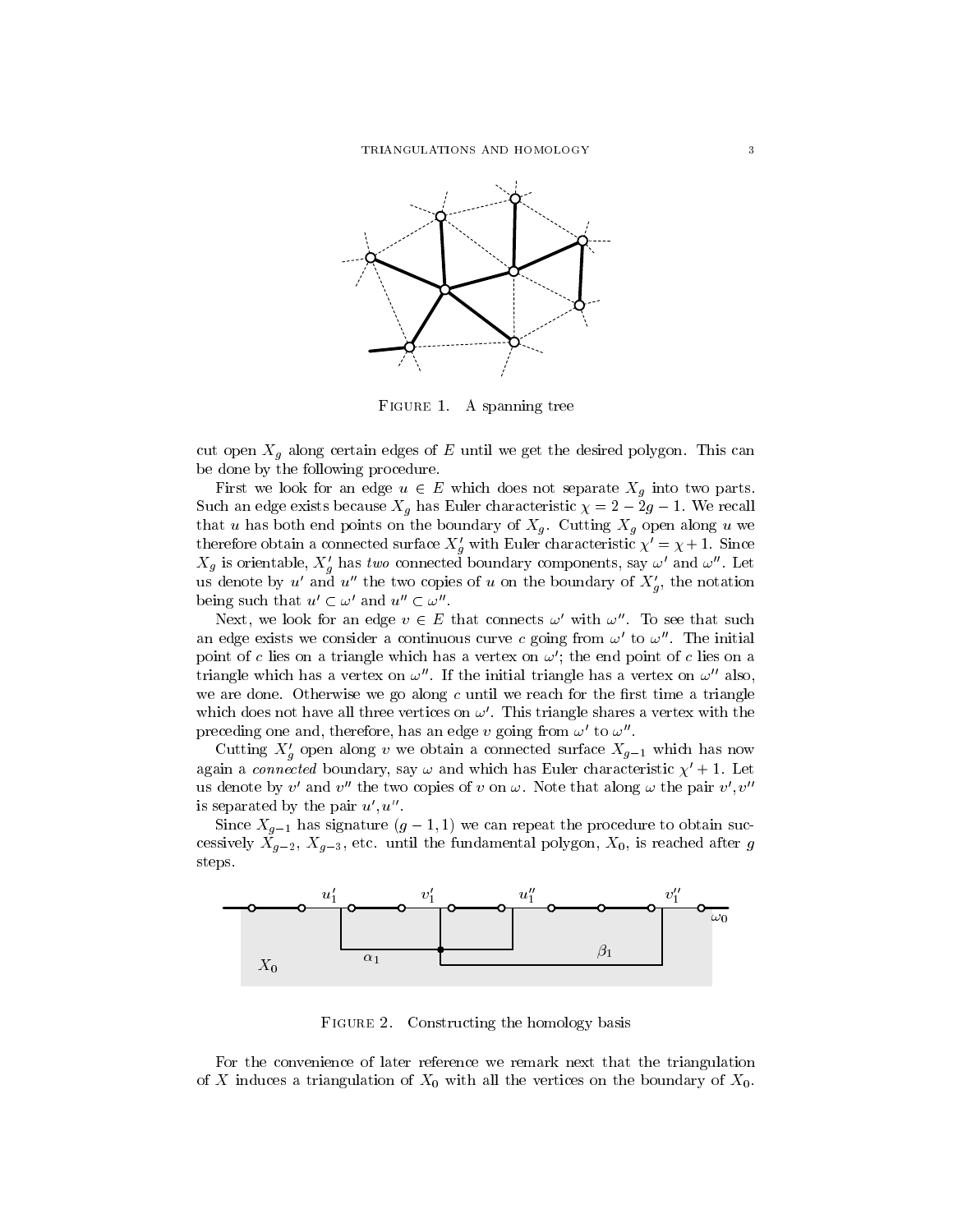The following observation now follows from the fact that  $X_0$  can be modelled as a polygon in the plane.

# **Lemma 3.** The boundary of the fundamental polygon  $X_0$  for the Riemann surface X consists of  $n_2 + 2$  edges of the triangulation of X.

The construction of the homology basis is now fairly easy. Starting on  $X_0$  we let  $u'_1, u''_1$  and  $v'_1, v''_1$  be the sides on the boundary  $\omega_0$  of  $X_0$  obtained when  $X_1$  was cut open. We draw a curve  $\alpha_1$  in a small neighborhood of  $\omega_0$  from a point of  $u'_1$  to an equivalent point of  $u''_1$  (with respect to the pasting) and then a similar curve  $\beta_1$ from some point of  $v_1'$  to the corresponding point of  $v_1''$  as shown in Fig. 2. Then we paste the pairs  $u_1, u_1$  and  $v_1, v_1$  together again to obtain  $x_1$  on which  $\alpha_1$  and  $\rho_1$ are now a pair of simple closed curves intersecting each other in exactly one point.

In the same way we may now continue on  $X_1$ , then on  $X_2$ , and so on. Since on each the curves the curves  $\{k+1,k,k+1\}$  can be drawn are drawn are drawn as the contract to the boundary they do not intersect the preceding curves. Hence, the curve system obtained in this way has the required intersection properties.

### 3. Length estimates for surfaces without short geodesics

To find a short homology basis using the construction of Section 2 we need to start with a triangulation whose triangles are not too small. Such a triangulation can be found if the Riemann surface X does not have short closed geodesic curves. We use the following result from  $[4]$ , pages 116–121, respectively $[2]$ , which goes back to  $[8]$ ,  $[10]$  and others.

**Lemma 4.** Let X be a compact Riemann surface of genus  $g \geq 2$  such that the length of the shortest closed geodesic is greater or equal ln 4. Then there exists a geodesic triangulation  $\mathfrak T$  on  $X$  with the following properties

- 1. All triangles of  $\mathcal T$  have sidelengths between  $\ln 2$  and  $2 \ln 2$ .
- 2. The number of triangles in  $\mathfrak T$  is at most  $64(g-1)$ .

(The statement for  $\mathfrak T$  in [4] is that the triangles have area  $\geq 0.196$ . Since X has area  $4\pi(q - 1)$  this yields (2).)

As a preparation for the length estimates observe first that in drawing  $\alpha_1$  and  $\beta_1$  in Section 2 we have two choices for the directions along  $\omega_0$ . By choosing them properly we can achieve that the curves have lengths  $\langle \frac{1}{2} \ell(\omega_0) \rangle$ . Likewise, we may choose the directions such that  $\alpha_1$ , respectively  $\beta_1$ , is homotopic to an edge path of 9 consisting of at most  $\frac{1}{2}|\omega_0| - 1$  edges, where  $|\omega_0|$  is the number of sides of  $\omega_0$ .

For Riemann surfaces <sup>X</sup> of genus g; <sup>g</sup> 2, without short geodesics we now have the following result.

Theorem 5. Assume that the Riemann surface X has no geodesics shorter than ln 4, then it has a canonical homology basis consisting of simple closed curves of length less than  $45(g - 1)$ .

Observe that this result implies Theorem 1 for surfaces without short (closed) geodesics.

*Proof.* To estimate the lengths we note that  $X_0$  is triangulated with  $n_2 \leq 64(g-1)$ triangles. By Lemma 3, the boundary  $\omega_0$  consists of  $n_2 + 2$  edges. The boundaries of the Xk have fewer edges. As any edge has length ln 4, all k and k have, by the remarks preceding the lemma, length  $\leq$  in  $4(\frac{1}{2}|\omega_0| - 1) < 45(g - 1)$ .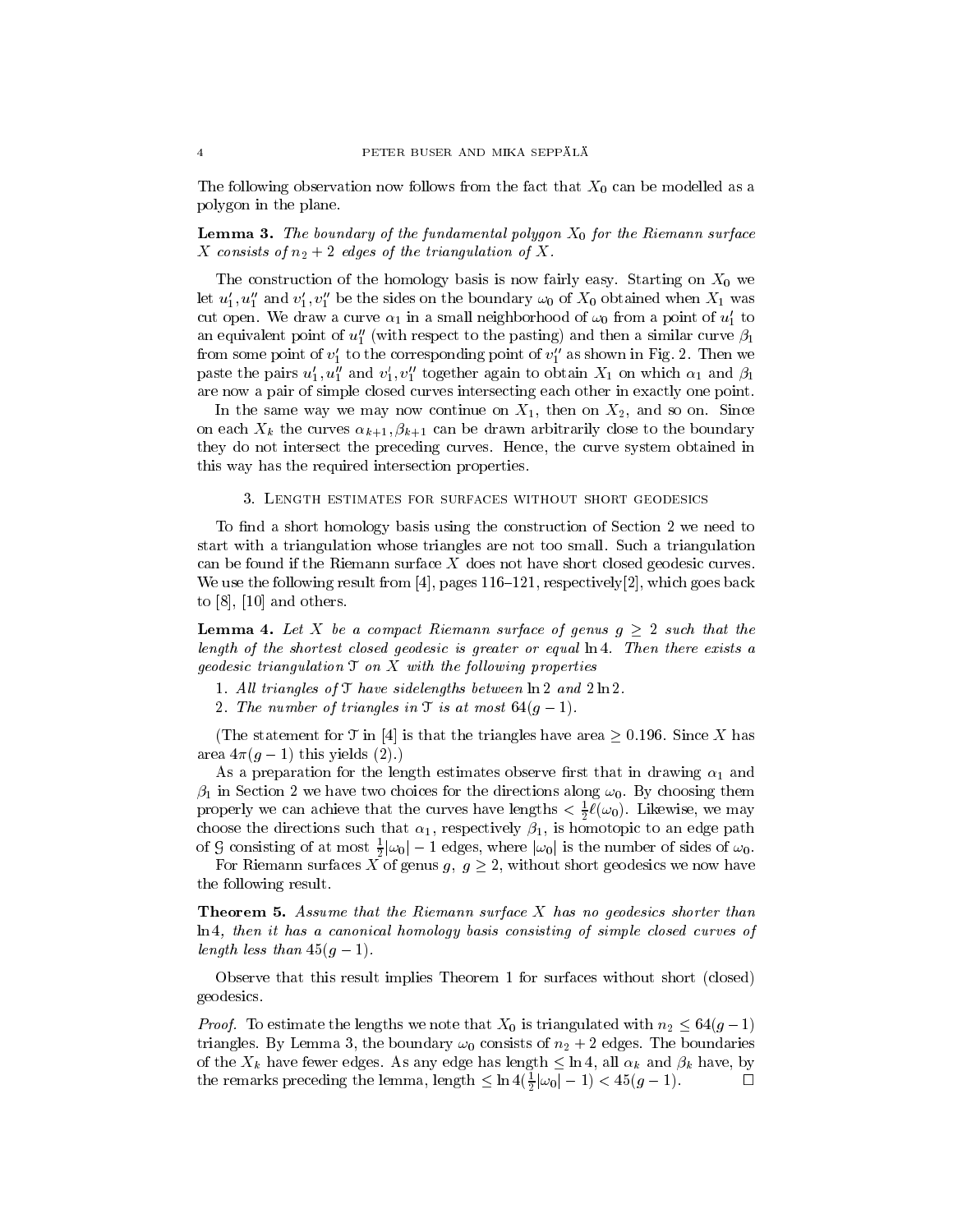This proves Theorem 1 for surfaces without short geodesics. In this proof, the fact that the decomposition of  $X$  consisted of *triangles* was not used in an essential way and only played a role in the estimate of the number of edges. If we use any other cell decomposition D instead, say with  $n_2$  cells and  $n_1$  edges, then the proof works as well. The change in the arithmetic is that now the boundary  $\omega_0$  of  $X_0$  has  $2(n_1 - n_2 + 1)$  edges. Hence, we have the following combinatorial result, where we include the case  $g = 1$ .

**Theorem 6.** Let  $D$  be a cell decomposition of a compact orientable surface  $M$  of genus g <sup>1</sup> with n2 cel ls and n1 edges. Then there exists <sup>a</sup> canonical homology basis for M such that any curve in this basis is homotopic to an edge path of <sup>D</sup> having at most  $n_1 - n_2$  edges.

### 4. The general case

In the neighborhood of a short geodesic the triangulation of the preceding section cannot be applied, and we need a slightly different cell decomposition of  $X$ .

Let  $\gamma$  be a simple closed short geodesic of X and consider the following set known as the *collar* around  $\gamma$ ,

$$
\mathcal{C}_{\gamma} = \{ x \in X \mid \text{dist}(x, \gamma) < w_{\gamma} \},
$$

where  $w_\gamma$ , the *width* of the collar, is defined by the condition sinh  $w_\gamma$  sinh  $\frac{1}{2} \ell(\gamma) = 1$ . By the collar theorem ([7], [3], [4]), C is a topological cylinder. Furthermore, any closed geodesic intersecting ( transversely must cross c) means can the other to the other c and therefore has length at least 2 with an and 2 with a large length and it is a short geodesic. implies that the short geodesics are pairwise disjoint. Moreover, also by the collar theorem, for any distinct short geodesics  $\gamma, \, \gamma$  the collars  ${\mathsf C}_\gamma$  and  ${\mathsf C}_{\gamma'}$  are disjoint.



Figure 3.Collar around  $\gamma$ 

 $\mathcal{L}$  as a dominant  $\mathcal{L}$  ,  $\mathcal{L}$  , we use the use  $\mathcal{L}$  . The used which is defined which is defined when as follows. The four vertices  $A, A, D, D$  have distance  $\frac{1}{2}$  in 2 from the boundary of  $C_{\gamma}$ ; the geodesic segments in  $C_{\gamma}$  from A to A and from B to B intersect  $\gamma$ orthogonally and in opposite points. The two minimal geodesics from  $A$  to  $B$  form a simple closed curve  $c_{\gamma}$  nomotopic to  $\gamma$ ; the minimal geodesics from  $A$  to  $B$  form a similar curve  $c_{\gamma}$ . Now  $R_{\gamma}$  is the cylindrical domain bounded by  $c_{\gamma}$  and  $c_{\gamma}$ .

If  $R_{\gamma}$  is cut open along the geodesic segment  $a_{\gamma}$  from A to A , then it becomes a geodesic hexagon.

is shown in the [4, p. 116], then it with the interiors of all RV, there is a with the interior triangulated such that properties (1), (2) as in Lemma 4 hold. This allows us to use the procedure of the preceding section with only minor modifications. First of all we want to avoid intersections with the separating short geodesics. To this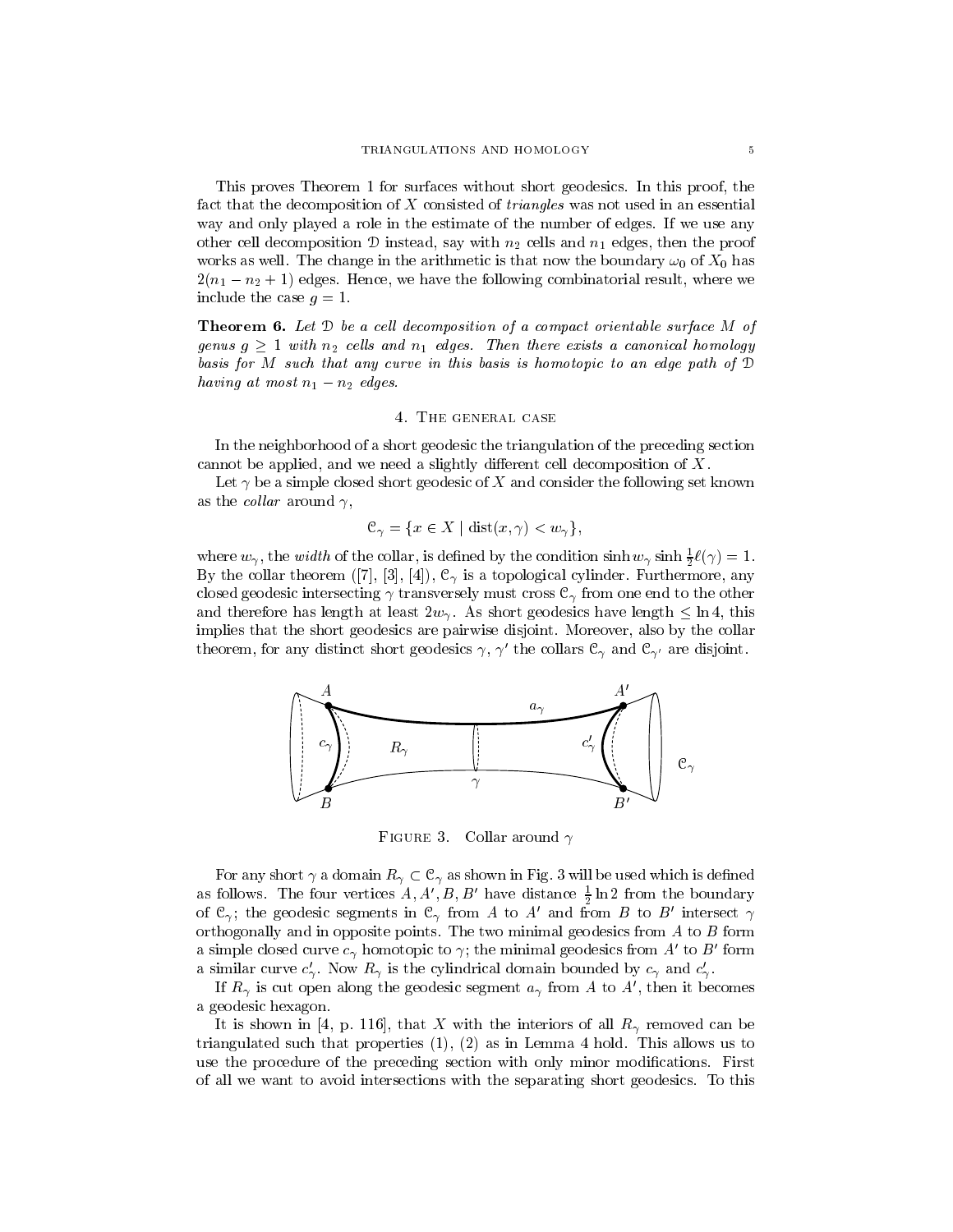, the interior geodesic short geodesic geodesic  $\mathbf{r}$ surface rails into connected components  $S^1, \ldots, S_p$  with signatures  $(h_i, m_i)$  such that  $h_1 + \cdots + h_p = g$ , and we now consider one of them, say S with signature  $(h, m).$ 

Let  $c_1, \ldots, c_m$  be the boundary components of S, and  $\gamma_1, \ldots, \gamma_n$  the non-separmentioned above with triangles of sidelengths between ln 2 and ln 4. Next we let G be the graph whose vertices are the vertices of the triangulation and whose edges are the edges of the triangulation plus the geodesic arcs  $a_{\gamma_1}, \ldots, a_{\gamma_n}$  which cut the  $R_{\gamma_1}, \ldots, R_{\gamma_n}$  into hexagons (see Fig. 3). Since S has boundary, the spanning tree as used in the preceding section needs a minor modication. We take a connected subgraph  $\Gamma$  of G which has the following properties instead :

- 1. any vertex of  $\mathcal G$  is a vertex of  $\Gamma$ ;
- 2. any edge of G that lies on the boundary of S is an edge of  $\Gamma$ ;
- 3. any edge of  $\Gamma$  that does not lie on the boundary of S separates  $\Gamma$  into two parts.

This is almost a tree, in fact,  $\Gamma$  becomes a tree if the cycles  $c_1,\ldots,c_m$  are removed from it.

Cutting S open along the edges of  $\Gamma$  not lying on the boundary we obtain a connected surface  $\sim$   $h$  which has only one boundary component. Here we have boundary components the component triangles and hexagons yield a cell decomposition of Sh all of whose vertices lie on the boundary. Hence, the construction of the preceding section can be carried out on Shi as Shi has signature (h; 1) we obtain a homology basis 1;  $\mu$  and 1) we obtain a homology basis 1; homology basis 1; homology basis 1; homology basis 1; homology basis 1; homology basis 1; homology basis 1; homolo (modulo the boundary) of S.

The bases of  $S = S^1, \ldots, S^r$  taken together yield our homology basis for  $\Lambda$ . To estimate the length of a curve  $\eta$  in this basis let us assume that X has q non-separating short geodesics. These are pairwise non-homotopic, and therefore  $\bm{q}$  , and  $\bm{q}$  , are pairwise geodesics are pairwise are pairwise and pairwise are pairwise and  $\bm{q}$  , and  $\bm{q}$ pp. 116-117, each of them has surface area larger than 2. This implies that the number t of all triangles in the cell decomposition of X satisfies  $t \leq 64(g-1) - 10q$ .

Consider now again the above component S and let  $S_0$  be the fundamental polygon obtained in the final step of opening it up. The part of the cell decomposition that lies on  $S_0$  consists of  $n_2 \leq t$  triangles and of  $q_{\parallel} \leq q$  hexagons. As all vertices of this decomposition lie on the boundary of  $S_0$ , the number of edges in the interior of  $S_0$  is  $n'_2 - 1$ . Each hexagon is obtained by cutting open some  $R_\gamma$  along the arc and it is four sides of length  $\sim$  for a plus two property to the boundary of RV  $\mu$  ,  $\mu$  and the boundary \long" sides corresponding to a .The long sides are shorter than 2w , where in turn  $w_{\gamma} \leq \arcsin \left( \frac{2}{\sigma} \right)$ . By construction, all long sides lie on the boundary of  $S_0$ . Hence, the boundary of  $S_0$  has 2q flong sides and  $3n_2 + 4q - 2(n_2 - 1)$  triangle sides. Reviewing all inequalities we get the following estimate for any curve  $\eta$  in our homology basis,

(7) 
$$
\ell(\eta) \leq (32(g-1) - 3q) \ln 4 + 2q \arcsinh(\frac{2}{\sigma}).
$$

As q 3g 3, this completes the proof of Theorem 1.

**Example 8.** For comparison we briefly review here the example given in [6]. The surface, N, is obtained by participating to the pasting together and the pasting to a building to a building t  $\mathbf{1}$  as shown in Fig. 4, where  $\mathbf{1}$  as shown in Fig. 4, where  $\mathbf{1}$